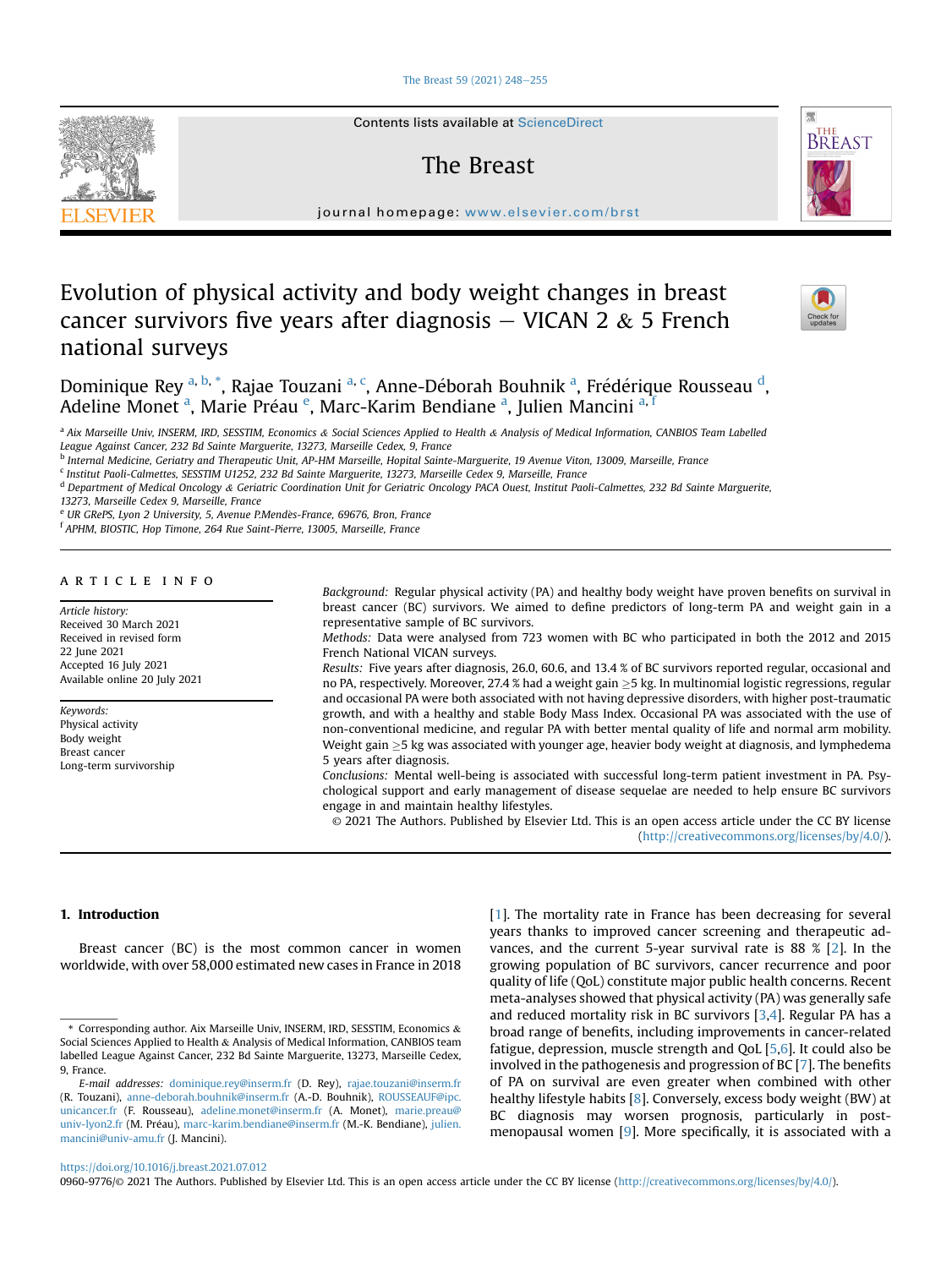higher risk of experiencing comorbidities, cancer recurrence, second cancer, and mortality [[10](#page-6-9)[,11](#page-6-10)]. Moreover, both weight gain and unexplained weight loss are associated with lower survival rates in women with BC [[12\]](#page-6-11).

French and international guidelines encourage cancer survivors to engage in healthy lifestyles and to follow the same recommendations as for primary cancer prevention [[13,](#page-6-12)[14](#page-6-13)]. These include regular PA, healthy BW, a healthy diet, moderating alcohol con-sumption, and eliminating tobacco use [\[15](#page-6-14)]. However, surveys on lifestyle changes and adherence to recommendations following cancer diagnosis have provided conflicting results [[16,](#page-6-15)[17\]](#page-6-16). Using data from the French national VICAN surveys, conducted in 2012 and 2015, we aimed to describe the evolution of PA and BW 5 years after BC diagnosis, and to define predictors of long-term regular and occasional PA, as well as factors associated with significant weight gain in a representative sample of French BC survivors.

# 2. Methods

# 2.1. VICAN surveys

The VICAN surveys were designed to document the life conditions of French cancer survivors two (VICAN 2) and five (VICAN 5) years after diagnosis. All French-speaking patients with a primary cancer, aged 18-82 years at diagnosis, diagnosed between January 2010 and December 2011 and registered in one of France's three main Health Insurance schemes (covering over 90 % of the population) were invited to participate. Participants answered a 40-min  $computer-assisted telephone$  interview  $(CATI)$  in  $2011-2012$ (VICAN 2) and in  $2015-2016$  (VICAN 5). The ad hoc questionnaires used covered many topics, from socio-demographic background to cancer sequelae and psychosocial outcomes. Patient data from physicians were also collected and complemented with data from the national health insurance databases (SNIIR-AM) which record information on drugs prescribed and hospital discharge records [ $18$ ]. A detailed description of the study methodology has been published elsewhere [\[19](#page-6-18)]. All participants provided written informed consent before survey enrollment. The methodology was approved by the following three national ethics commissions: the CCTIRS (Advisory Committee on the Processing of Information in the Field of Health Research, registration number  $11-143$ ), the ISP (Institute of Public Health, registration number C11-63), and the CNIL (French Commission on Individual Data Protection and Public Liberties, registration number 911290).

## 2.2. Study sample

Our analyses for the present study were based on data from all women diagnosed with BC between January 2010 and December 2011 who participated in both VICAN surveys, and who had no recurrence or cancer progression during the study period. Attrition was compensated by additional inclusions at 5-year, so we only included participants in both VICAN surveys, to be able to study their evolution. Women with a second cancer, those who received chemotherapy, radiotherapy or targeted therapy in 2015–2016, and those admitted to a palliative care unit, were all classified as having progressive cancer and were excluded.

#### 2.3. Measurements

# 2.3.1. Physical activity

VICAN 2 collected information about PA frequency (regular, occasional, none) before BC diagnosis, while VICAN 5 collected information about changes in PA practices since diagnosis (increase, decrease, stopping PA or no change). From these two measurements, we estimated PA frequency five years after BC diagnosis (regular, occasional, none).

# 2.3.2. BW evolution

We used Body Mass Index (BMI) and BW variations in kilograms as already done in the literature [\[20,](#page-6-19)[21\]](#page-6-20). VICAN 2 and VICAN 5 collected, respectively, self-reported BW values before diagnosis and five years post-diagnosis. Using these data, we created a threecategory variable for BW evolution in the five years post-diagnosis as follows: significant weight gain  $(>5 \text{ kg}, \text{stable}$  body weight (BW) at five years post-diagnosis = BW at diagnosis  $\pm$ 4 kg), and significant weight loss  $(>5 \text{ kg})$ .

Moreover, body height was recorded in the VICAN 2 questionnaire. Combining it with BW data, we calculated BMI at diagnosis and five years later. BMI values were dichotomized into underweight or normal weight (BMI  $\langle 24.9 \text{ kg/m}^2 \rangle$  and overweight  $(BMI > 25 \text{ kg/m}^2).$ 

# 2.3.3. Cancer sequelae and psycho-social outcomes

Health-related QoL was measured using the SF12 scale [\[22\]](#page-6-21). Cancer-related fatigue was evaluated using three items from the EORTC QLQC30 scale [\[23\]](#page-6-22), with a score  $\geq$  40/100 corresponding to clinically significant fatigue  $[24]$  $[24]$  $[24]$ . Depression and anxiety were assessed using the Hospital Anxiety and Depression Scale (HADS) [[25](#page-6-24)]. Suspected neuropathic pain was assessed with the 7-item DN4 test [\[26\]](#page-6-25). Post-traumatic growth refers to positive psychological change after experiencing traumatic events, including cancer diagnosis [\[27](#page-7-0)]. It was assessed with the French validated version of the Post-Traumatic Growth Inventory (PTGI) [[28](#page-7-1)]. There is no threshold value to define positive post-traumatic growth; the higher the score, the more positive the life changes because of cancer. Self-reported BC-specific sequelae (lymphedema, impaired arm mobility, joint pain) and general cancer-related sequelae (from 'none' to 'very severe') were also documented in the 5-year questionnaire.

## 2.3.4. Tobacco and alcohol consumption

Self-reported tobacco consumption was collected in both questionnaires. At five years, women were dichotomized into 'never and former smokers' vs. 'current smokers'. Similarly, in the 5-year questionnaire, participants reported alcohol consumption frequency, categorized into 'never or less than once a month', 'one to four times a month', 'at least once a week'.

## 2.3.5. Non-conventional medicine (NCM)

The 5-year questionnaire included an item about use of NCM ("yes" vs "no").

## 2.3.6. Medical data

Tumor characteristics and cancer treatment data were collected from each patient's physician(s), while healthcare reimbursement data and hospital discharge data records came from the SNIIR-AM national database. Comorbidity was measured using a score of individual chronic conditions (excluding cancer) based on data from the SNIIR-AM database [\[29\]](#page-7-2).

#### 2.3.7. Analysis

A weighting procedure was applied to obtain a representative sample of French BC survivors in terms of age, socioeconomic status and cancer progression since diagnosis. Chi-square and ANOVA tests were used to compare survivors according to their PA frequency five years after diagnosis, and to evaluate how their BW changed over the same time period. Multinomial logistic regressions helped identify factors independently associated with PA and BW evolution. In each model, a stepwise procedure was used to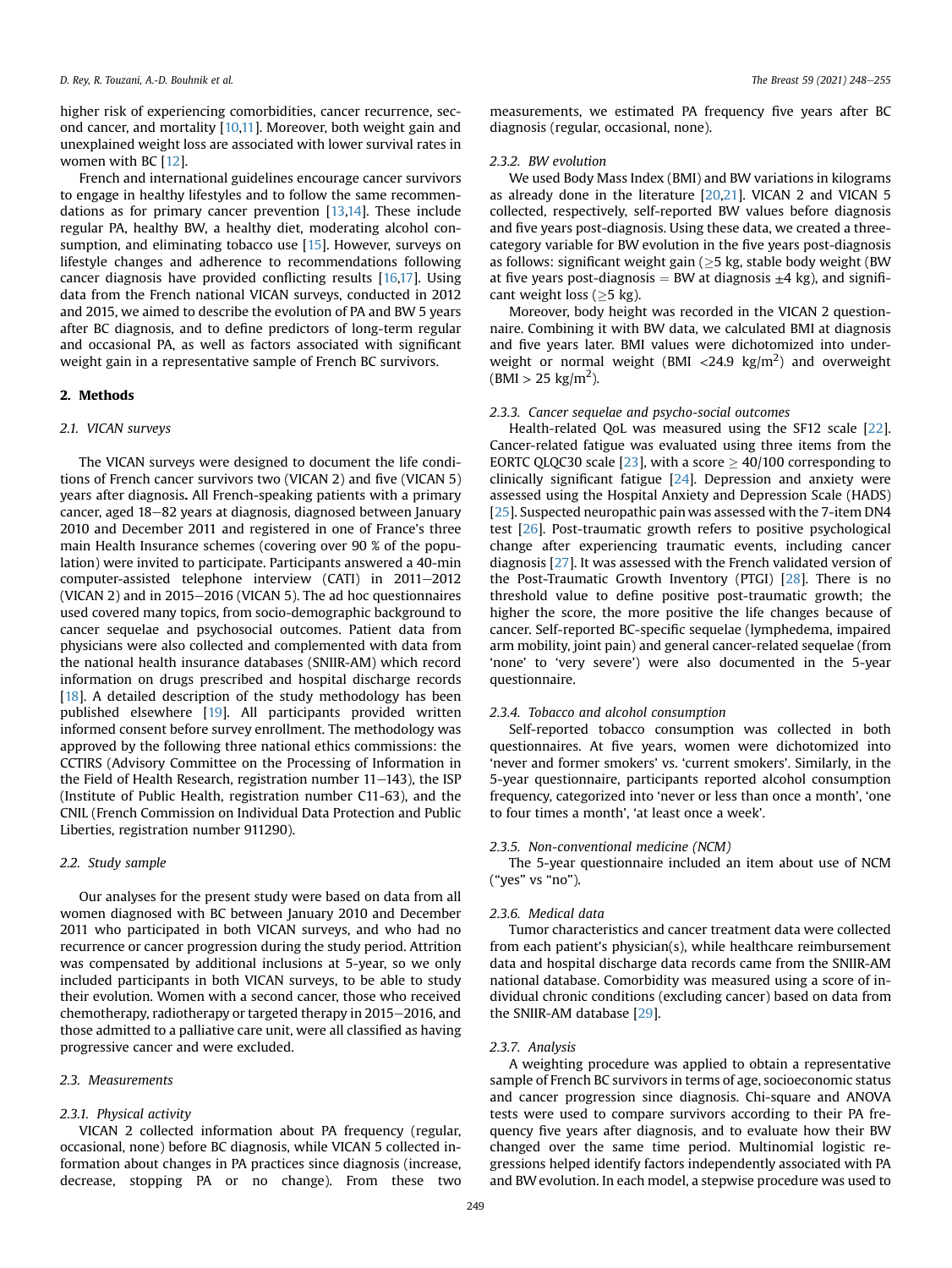select statistically significant factors in the multivariate model (entry threshold  $p < 0.20$ ). Only factors consistently associated with a p-value  $\leq$ 0.05 were retained in the latter. All statistical analyses were performed using STATA version 14.0 (StataCorp, College Station, TX, USA).

# 3. Results

Of the 861 women with BC who participated in both VICAN surveys, 136 were excluded from the analyses because of cancer progression between enrolment and the 5-year post-diagnosis evaluation, leaving 723 BC survivors (study sample). Mean age at diagnosis was 50.5 years [range: $27-80$ ]. A majority of women (81.4 %) had early stage BC, and only 11.6 % triple negative BC. Most had had surgery (99.4 %), radiotherapy (86.3 %), chemotherapy (55.9 %) and/or adjuvant endocrine therapy (67.0 %). Five years after diagnosis, 21.6 and 45.7 % reported severe and moderate sequelae, respectively, with only 32.6 % receiving related treatment. Fatigue, impaired arm mobility, pain and lymphedema were the most frequently reported late treatment-related symptoms. One third of the study sample had adopted a healthier diet since diagnosis, but 25.5 % reported regular alcohol consumption, 21.1 % were current smokers, and 41.6 % were overweight. [Table 1](#page-2-0) shows the sample's sociodemographic and clinical characteristics, and self-reported lifestyle habits.

# 3.1. Physical activity five years after diagnosis

Five years after cancer diagnosis, 26.0, 60.6 and 13.4 % of 710 women (missing data  $n = 13$ ) reported regular, occasional and no PA, respectively. Near half of these (45.2 %) reported less frequent PA than before diagnosis, while 5.5 % had stopped PA completely ([Table 1\)](#page-2-0). Pre-diagnosis PA was associated with PA at five years ([Table 2\)](#page-3-0). [Table 2](#page-3-0) details other factors associated with PA at five years in the univariate analysis. PA frequency increased with education level. A similar gradient was found for PA frequency and financial situation, professional activity, adopting a healthier diet, and maintaining a healthy BMI. PA was significantly associated with fewer depressive disorders, fewer physical limitations, fewer selfreported sequelae, a lower comorbidity score, higher levels of physical and mental QoL, and higher scores of PTGI. In the multinomial logistic regression model, regular PA five years after diagnosis was independently associated with better mental QoL, no depressive disorders, a healthy and stable BMI since diagnosis, a higher PTGI score, and normal arm mobility. Occasional PA was associated with no depressive disorders, a healthy and stable BMI since diagnosis, a higher PTGI score, and the use of NCM ([Table 3\)](#page-4-0).

# 3.2. Changes in body weight

The majority of 721 women (missing data  $n = 2$ ) (62.2 %) had stable BW five years after cancer diagnosis, while 10.4 and 27.4 % had significant weight loss (SWL) and significant weight gain (SWG), respectively. According to BMI criteria, 41.6 % of women were overweight five years after BC diagnosis, including 30.1 % who were also overweight before diagnosis. Over one third of the study sample had adopted a healthier diet, taking into account advice from the media (56.4 %), health professionals (33.2 %) and relatives (26.1 %). [Table 4](#page-4-1) describes factors associated with SWL and SWG in the univariate analysis. No association was found between BW change and cancer treatment. SWL was positively associated with older age, a lower education level, being retired, a higher BW before diagnosis. It was negatively associated with breast reconstruction. SWG was associated with younger age, lymphedema and impaired arm mobility. In the multinomial logistic regression model

#### <span id="page-2-0"></span>Table 1

Characteristics of the study sample ( $n = 723$  breast cancer survivors).

|                                                                                                     | % - Mean (±SD)     |
|-----------------------------------------------------------------------------------------------------|--------------------|
| Age at diagnosis                                                                                    | 50.5 ( $\pm$ 11.0) |
| Living with a partner <sup>a</sup>                                                                  | 66.4               |
| Dependent children                                                                                  | 42.4               |
| <b>Education level</b>                                                                              |                    |
| No diploma<br>Primary/Secondary                                                                     | 6.0<br>39.8        |
| University                                                                                          | 54.2               |
| Professional situation (e) a                                                                        |                    |
| Active                                                                                              | 58.2               |
| Inactive                                                                                            | 11.3               |
| On sick leave or disability                                                                         | 5.1                |
| Retired<br>Perceived financial situation (f) a                                                      | 25.4               |
| Comfortable                                                                                         | 12.9               |
| Getting by                                                                                          | 30.0               |
| Must be careful                                                                                     | 40.1               |
| Difficult to make ends meet                                                                         | 17.0               |
| Suffered from attitudes of rejection or discrimination <sup>(g) a</sup>                             | 17.1               |
| <b>CLINICAL CHARACTERISTICS AND HEALTH STATUS</b><br><b>Tumor</b> stage                             |                    |
| 0                                                                                                   | 9.7                |
| I/II                                                                                                | 71.7               |
| Ш                                                                                                   | 7.5                |
| Unknown                                                                                             | 11.1               |
| Breast cancer subtypes <sup>e (h)</sup><br>In situ                                                  | 10.0               |
| $ERPR+ / Her2-$                                                                                     | 62.0               |
| $Her2+$                                                                                             | 11.0               |
| Triple negative                                                                                     | 11.6               |
| Unclassifiable                                                                                      | 5.4                |
| Surgery                                                                                             | 99.4               |
| Chemotherapy                                                                                        | 55.9               |
| Radiotherapy<br><b>Breast reconstruction</b>                                                        | 86.3<br>28.8       |
| Adjuvant endocrine therapy a                                                                        | 67.0               |
| Use of NCM a b                                                                                      | 31.7               |
| Comorbidity score at diagnosis (c)                                                                  | $0.70~(\pm 0.34)$  |
| <b>Physical Quality of Life <sup>a</sup></b>                                                        | 45.2 ( $\pm$ 9.6)  |
| <b>Mental Quality of life a</b><br>Anxiety <sup>a (b)</sup>                                         | 43.4 ( $\pm$ 11.2) |
| Depressive disorders <sup>a (b)</sup>                                                               | 56.1<br>16.1       |
| Fatigue (score $\geq$ 40) $^{\rm a}$                                                                | 55.5               |
| PTGI score <sup>a (b)</sup>                                                                         | 57.4 $(\pm 21.6)$  |
| <b>BMI</b> evolution $(a)$ c                                                                        |                    |
| $<$ 27 before diagnosis and $<$ 25 five years later                                                 | 58.4               |
| <25 before diagnosis and $\geq$ 25 five years later<br>$\geq$ 25 before diagnosis and 5 years later | 11.5<br>30.1       |
| Body weight evolution (a) a                                                                         |                    |
| Weight gain $\geq$ 5 kg                                                                             | 27.4               |
| Stable weight                                                                                       | 62.2               |
| Weight loss $\geq 5$ kg                                                                             | 10.4               |
| Self-reported sequelae <sup>(d) a</sup>                                                             |                    |
| Severe<br>Moderate                                                                                  | 21.6<br>45.7       |
| No sequelae                                                                                         | 32.7               |
| Specific management of sequelae d                                                                   | 32.6               |
| Lymphedema <sup>a</sup>                                                                             | 34.6               |
| Impaired arm mobility <sup>a</sup>                                                                  | 48.1               |
| Frequency of pain in the previous fortnight (a) a                                                   | 42.8               |
| Often<br>Sometimes                                                                                  | 39.6               |
| Never                                                                                               | 17.6               |
| Suspected neuropathic pain (a) a                                                                    | 33.6               |
| <b>LIFESTYLE HABITS</b>                                                                             |                    |
| Physical activity before diagnosis (b)                                                              |                    |
| Yes, regular<br>Yes, occasional                                                                     | 36.0<br>52.4       |
| No                                                                                                  | 11.6               |
| Change in physical activity (g) a                                                                   |                    |
| Increase                                                                                            | 17.5               |
| Decrease                                                                                            | 45.2               |
| Stopped physical activity                                                                           | 5.5                |
| No change                                                                                           | 31.8               |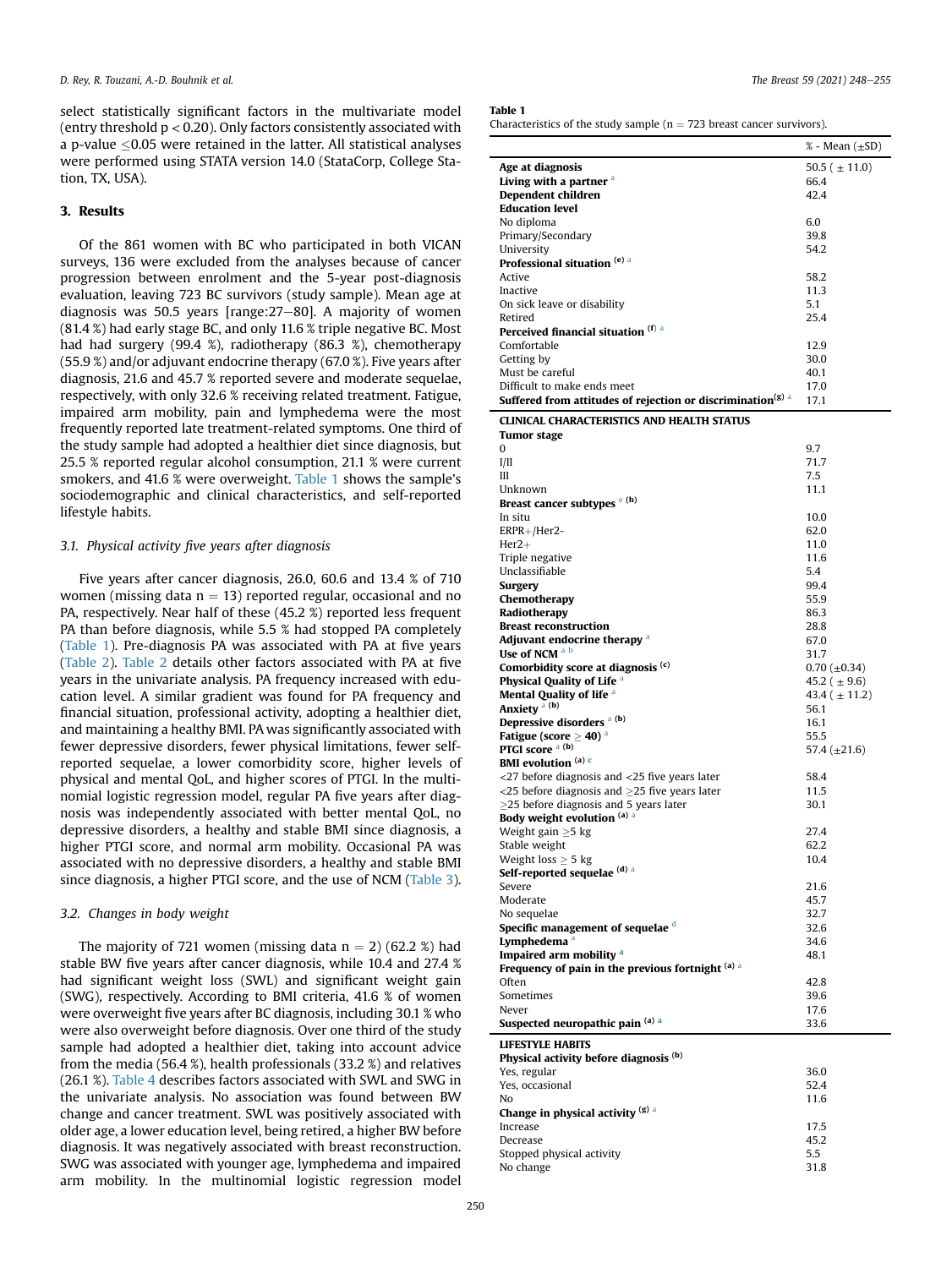Table 1 (continued )

|                                  | % - Mean $(\pm SD)$ |
|----------------------------------|---------------------|
| Current smoker at diagnosis      | 24.5                |
| Current smoker <sup>a</sup>      | 21.1                |
| Healthier diet (f) a             | 34.1                |
| Alcohol consumption <sup>a</sup> |                     |
| Never                            | 23.0                |
| Once to 4 times a month          | 51.5                |
| At least once a week             | 255                 |

<span id="page-3-1"></span><sup>a</sup> Situation 5 years after breast cancer diagnosis.

<span id="page-3-3"></span>b NCM: non-conventional medicine.

<span id="page-3-4"></span> $\text{c}$  BMI: body mass index; <25 = underweight or normal weight;  $\geq$ 25 = overweight.<br><sup>d</sup> Among women who reported severe or moderate sequelae 5 years after

<span id="page-3-5"></span>diagnosis.

<span id="page-3-2"></span> $e$  ERPR $+$ : estrogen receptor positive and/or progesterone receptor positive; Her2: Human epidermal growth factor receptor 2 Number of missing values: 2 (a), 3 (b), 4 (c), 6(d),7(e), 9 (f), 10 (g), 64 (h).

([Table 5](#page-5-0)), SWG since cancer diagnosis was more frequent in younger women, those with a higher BW before diagnosis, and those suffering from lymphedema. Moreover, SWL since cancer diagnosis was only associated with higher BW at diagnosis.

# 4. Discussion

Decreased PA and weight gain were commonly observed in our representative study sample of French BC survivors five years after diagnosis and were independently associated with impaired mental health and arm lymphoedema, respectively.

## 4.1. Physical activity

A quarter of BC survivors with no cancer progression in the five years after diagnosis reported regular PA. This is far from the expected 100 % given that guidelines recommend systematic PA in

## <span id="page-3-0"></span>Table 2

Factors associated with physical activity five years after breast cancer diagnosis – VICAN 5 survey ( $n = 710$  in univariate analysis).

|                                                                        |                                             | Regular PA $(%)$ n = 185 | Occasional PA $(\%)$ n = 430 | No PA $(%) n = 95$ | p-value  |
|------------------------------------------------------------------------|---------------------------------------------|--------------------------|------------------------------|--------------------|----------|
| Age at diagnosis                                                       | Mean (SD)                                   | 49.7 (9.9)               | 50.5(11.1)                   | 50.7(11.4)         | 0.647    |
| <b>Education level</b>                                                 | No diploma                                  | 3.6                      | 5.5                          | 13.3               |          |
|                                                                        | Primary/Secondary                           | 35.9                     | 39.6                         | 48.0               | 0.015    |
|                                                                        | University                                  | 60.5                     | 54.9                         | 38.7               |          |
| Professional situation                                                 | Active                                      | 67.8                     | 59.4                         | 36.9               |          |
|                                                                        | Inactive, on sick leave or disability       | 7.0                      | 16.8                         | 34.1               | < 0.001  |
|                                                                        | Retired                                     | 25.2                     | 23.8                         | 29.0               |          |
| Perceived financial situation                                          | Comfortable/getting by                      | 50.9                     | 41.8                         | 33.1               | 0.041    |
|                                                                        | Must be careful/Difficult to make ends meet | 49.1                     | 58.2                         | 66.9               |          |
| Suffered from attitudes of rejection or discrimination                 |                                             | 12.1                     | 19.1                         | 19.2               | 0.197    |
| Breast cancer subtypes**                                               | In situ                                     | 8.9                      | 10.2                         | 11.3               |          |
|                                                                        | ERPR+/Her2-                                 | 63.9                     | 62.0                         | 62.3               |          |
|                                                                        | $Her2+$                                     | 12.0                     | 9.8                          | 15.3               | 0.850    |
|                                                                        | Triple negative                             | 10.4                     | 12.5                         | 5.9                |          |
|                                                                        | Unclassifiable                              | 4.8                      | 5.5                          | 5.2                |          |
| Cancer treatment                                                       | Chemotherapy                                | 57.1                     | 55.7                         | 56.4               | 0.962    |
|                                                                        | Radiotherapy                                | 84.3                     | 87.4                         | 85.3               | 0.629    |
|                                                                        | Adjuvant endocrine therapy                  | 67.4                     | 68.2                         | 67.2               | 0.979    |
| <b>Breast reconstruction</b>                                           |                                             | 29.8                     | 31.7                         | 17.3               | 0.058    |
| Comorbidity score                                                      | Mean (SD)                                   | 0.67(0.38)               | 0.68(0.32)                   | 0.80(0.34)         | 0.03     |
| Use of NCM                                                             |                                             | 33.7                     | 33.8                         | 18.6               | 0.04     |
| Physical Quality of Life                                               | Mean (SD)                                   | 49.2(8.7)                | 44.7 (9.1)                   | 41.0(9.9)          | < 0.001  |
| Mental Quality of life                                                 | Mean (SD)                                   | 47.0 (10.3)              | 42.9 (10.9)                  | 38.7 (11.7)        | < 0.001  |
| Anxiety                                                                |                                             | 50.5                     | 56.9                         | 64.1               | 0.169    |
| Depressive disorders                                                   |                                             | 6.0                      | 15.1                         | 42.2               | < 0.001  |
| PTGI score (0-105)                                                     |                                             | 61.8(18.9)               | 58.0 (21.5)                  | 47.3 (24.0)        | < 0.001  |
| Fatigue (score $\geq$ 40)                                              |                                             | 40.7                     | 59.6                         | 66.4               | < 0.001  |
| Lymphedema                                                             |                                             | 23.9                     | 38.2                         | 44.2               | 0.004    |
| Impaired arm mobility                                                  |                                             | 30.7                     | 51.7                         | 75.5               | < 0.001  |
| Pain in the previous 15 days                                           | Often                                       | 31.7                     | 44.6                         | 53.8               |          |
|                                                                        | Sometimes                                   | 42.0                     | 38.8                         | 41.1               | 0.002    |
|                                                                        | Never                                       | 26.3                     | 16.6                         | 5.1                |          |
| Suspected neuropathic pain (DN4)                                       |                                             | 24.1                     | 36.2                         | 42.5               | 0.002    |
| Joint pain in the previous 7 days                                      |                                             | 73.6                     | 81.5                         | 84.2               | 0.002    |
| <b>BMI</b> evolution                                                   |                                             |                          |                              |                    |          |
| $<$ 27 before diagnosis and $<$ 25 five years after diagnosis          |                                             | 70.0                     | 58.7                         | 37.0               | < 0.001  |
| $\langle$ 25 before diagnosis and $\geq$ 25 five years after diagnosis |                                             | 7.2                      | 11.0                         | 21.0               |          |
| $\geq$ 25 before diagnosis and five years after diagnosis              |                                             | 22.8                     | 30.3                         | 42.0               |          |
| Healthier diet 5 years after diagnosis                                 |                                             | 41.0                     | 32.4                         | 29.0               | $0.012*$ |
| PA before diagnosis                                                    | Regular                                     | 62.9                     | 30.0                         | 14.3               |          |
|                                                                        | Occasional                                  | 37.1                     | 65.5                         | 20.7               | < 0.001  |
|                                                                        | None                                        | $\mathbf{0}$             | 4.5                          | 65.0               |          |

 $PA = physical activity$ .

NCM=Non-Conventional Medicine.

BMI = body mass index (<25 = underweight or normal weight;  $\geq$ 25 = overweight).

Because of the small numbers, women who were slightly overweight before diagnosis (BMI<27) but had a normal BMI at 5 years were aggregated with those who had a normal weight before diagnosis and 5 years after diagnosis.

PTGI = Post Traumatic Growth Inventory. Higher score indicates higher level of post-traumatic growth.

ERPR+: estrogen receptor positive and/or progesterone receptor positive; Her2: Human epidermal growth factor receptor 2.

 $*$ Mann-Kendall test/ $*$  $N = 650$ .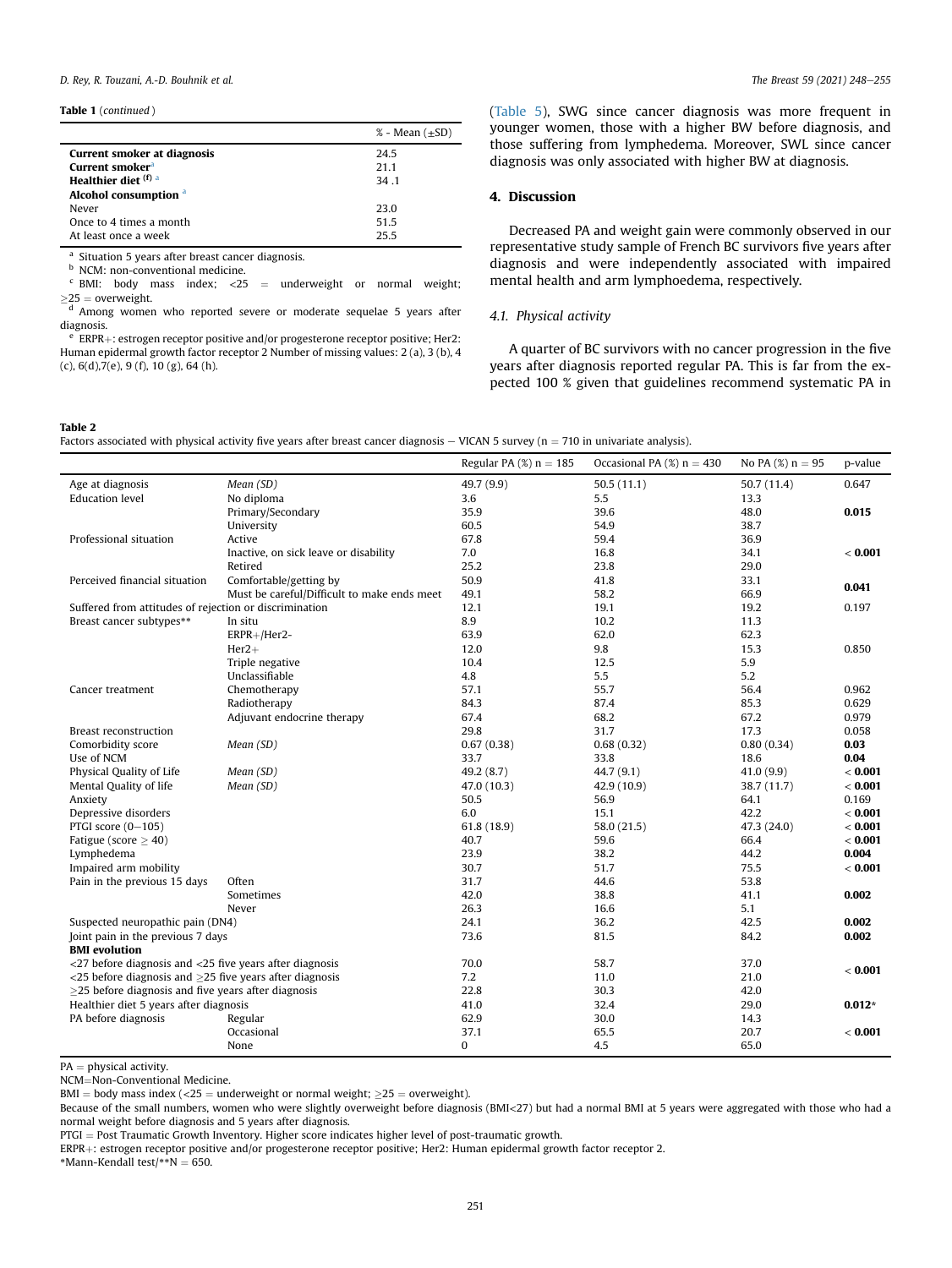# D. Rey, R. Touzani, A.-D. Bouhnik et al.  $\blacksquare$

## <span id="page-4-0"></span>Table 3

Factors associated with physical activity five years after breast cancer diagnosis  $-$  VICAN 5 survey (n = 706, multinomial logistic regression).

|                                                                   | Regular PA |                | Occasional PA |               |
|-------------------------------------------------------------------|------------|----------------|---------------|---------------|
|                                                                   | aOR        | 95 % CI        | aOR           | 95 % CI       |
| Age at diagnosis                                                  | 1.00       | $0.97 - 1.04$  | 1.01          | $0.98 - 1.04$ |
| Mental Quality of Life score                                      | 1.04       | $1.01 - 1.07$  | 1.01          | $0.98 - 1.04$ |
| Depressive disorders                                              |            |                |               |               |
| No                                                                | 3.45       | $1.22 - 9.77$  | 2.50          | $1.20 - 5.20$ |
| Yes                                                               | $1$ (ref)  |                | $1$ (ref)     |               |
| BMI evolution <sup>a</sup>                                        |            |                |               |               |
| BMI<25 before diagnosis and $\geq$ 25 five years after diagnosis  | 1(ref)     |                | $1$ (ref)     |               |
| $BMI < 27$ before diagnosis and $< 25$ five years after diagnosis | 4.50       | $1.61 - 12.54$ | 2.63          | $1.15 - 6.05$ |
| $BMI > 25$ before diagnosis and five years after diagnosis        | 1.55       | $0.51 - 4.72$  | 1.33          | $0.55 - 3.17$ |
| PTGI score                                                        | 1.03       | $1.01 - 1.04$  | 1.02          | $1.01 - 1.03$ |
| Arm mobility                                                      |            |                |               |               |
| Impaired                                                          | $1$ (ref)  |                | $1$ (ref)     |               |
| Normal                                                            | 3.40       | $1.69 - 6.85$  | 1.63          | $0.87 - 3.03$ |
| NCM use                                                           |            |                |               |               |
| No                                                                | $1$ (ref)  |                | 1(ref)        |               |
| Yes                                                               | 1.95       | $0.92 - 4.12$  | 1.94          | $1.01 - 3.78$ |

PA: physical activity.

PTGI: Post Traumatic Growth Inventory.

NCM: Non-Conventional Medicine.

aOR: adjusted Odds Ratio.

CI: Confidence Interval.

<span id="page-4-2"></span>BMI: Body Mass Index (<25 = underweight or normal weight;  $\geq$ 25 = overweight). Because of their small numbers, women who were slightly overweight before diagnosis (BMI<27) but had a normal BMI at 5 years were aggregated with those who had a normal BMI before diagnosis and 5 years after diagnosis.

#### <span id="page-4-1"></span>Table 4

l.

Factors associated with changes in body weight five years after breast cancer diagnosis  $-$  VICAN 5 survey (n  $=$  721, univariate analysis).

|                                                        |                                        | Stable body weight (%)<br>$n = 449$ | Weight loss $\geq$ 5 kgs (%)<br>$n = 75$ | Weight gain $\geq$ 5 kgs (%)<br>$n = 197$ | p-value |
|--------------------------------------------------------|----------------------------------------|-------------------------------------|------------------------------------------|-------------------------------------------|---------|
| Age at diagnosis                                       | Mean (SD)                              | 51.0(11.5)                          | 54.1 (11.2)                              | 47.9(8.9)                                 | < 0.001 |
| <b>Education</b> level                                 | No diploma                             | 4.3                                 | 11.1                                     | 8.0                                       |         |
|                                                        | Primary/Secondary                      | 41.2                                | 48.5                                     | 32.5                                      | 0.036   |
|                                                        | University                             | 54.5                                | 40.4                                     | 59.5                                      |         |
| Professional situation                                 | Active                                 | 59.5                                | 48.9                                     | 59.6                                      |         |
|                                                        | Inactive, on sick leave or disability  | 14.6                                | 12.1                                     | 22.2                                      | 0.021   |
|                                                        | Retired                                | 25.9                                | 39.0                                     | 18.2                                      |         |
| Suffered from attitudes of rejection or discrimination |                                        | 15.1                                | 15.2                                     | 22.5                                      | 0.141   |
| Perceived financial                                    | Comfortable/Getting by                 | 45.6                                | 40.5                                     | 37.2                                      |         |
| situation                                              | Must be careful/Difficult to make ends | 54.4                                | 59.5                                     | 62.8                                      | 0.229   |
|                                                        | meet                                   |                                     |                                          |                                           |         |
| Breast cancer subtypes b                               | in situ                                | 12.0                                | 5.1                                      | 7.6                                       |         |
|                                                        | $ERPR+ / Her2-$                        | 58.8                                | 65.7                                     | 67.6                                      |         |
|                                                        | $Her2+$                                | 11.1                                | 8.4                                      | 11.9                                      | 0.402   |
|                                                        | Triple negative                        | 11.7                                | 13.9                                     | 10.4                                      |         |
|                                                        | Unclassifiable                         | 6.5                                 | 6.9                                      | 2.4                                       |         |
| Cancer treatment                                       | Chemotherapy                           | 55.0                                | 56.7                                     | 58.1                                      | 0.823   |
|                                                        | Radiotherapy                           | 84.7                                | 86.0                                     | 89.9                                      | 0.284   |
|                                                        | Adjuvant endocrine therapy             | 65.5                                | 63.3                                     | 71.6                                      | 0.360   |
| <b>Breast reconstruction</b>                           |                                        | 30.3                                | 14.0                                     | 30.4                                      | 0.040   |
| Comorbidity score                                      | Mean (SD)                              | 0.65(0.33)                          | 0.81(0.38)                               | 0.75(0.34)                                | < 0.001 |
| Medical follow-up for high blood pressure              |                                        | 16.1                                | 29.2                                     | 17.1                                      | 0.076   |
| Physical Quality of Life                               | Mean (SD)                              | 45.9 (9.7)                          | 43.7(8.1)                                | 44.4 (9.7)                                | 0.127   |
| Mental Quality of life                                 | Mean (SD)                              | 43.7 (10.8)                         | 45.5 (11.8)                              | 41.9 (11.7)                               | 0.054   |
| Uncomfortable with physical appearance                 |                                        | 33.5                                | 41.5                                     | 43.6                                      | 0.089   |
| Lymphedema                                             |                                        | 31.2                                | 22.2                                     | 46.2                                      | 0.001   |
| Impaired arm mobility                                  |                                        | 44.1                                | 40.5                                     | 59.5                                      | 0.004   |
| Body weight before<br>diagnosis                        | Mean (SD)                              | 62.2(11.8)                          | 78.3 (13.3)                              | 64.7 (11.7)                               | < 0.001 |
| No physical activity <sup>a</sup>                      |                                        | 10.7                                | 15.7                                     | 18.7                                      | 0.149   |
| Healthier diet <sup>a</sup>                            |                                        | 34.6                                | 38.2                                     | 30.6                                      | 0.547   |
| No alcohol consumption <sup>a</sup>                    |                                        | 22.9                                | 24.0                                     | 23.0                                      | 0.712   |
| Current smoker <sup>a</sup>                            |                                        | 22.9                                | 10.1                                     | 21.4                                      | 0.091   |

PA = physical activity/NCM = non-conventional medicine/PTGI = Post Traumatic Growth Inventory. Higher score indicates higher level of post-traumatic growth.

ERPR+: estrogen receptor positive and/or progesterone receptor positive; Her2: Human epidermal growth factor receptor 2.  $a$  5 years after diagnosis.

<span id="page-4-4"></span>

<span id="page-4-3"></span> $b \ N = 657.$ 

patients with cancer. However, it is consistent with the international literature. Previous surveys highlighted that only  $31.0-40.0$  % of BC survivors interviewed two to ten years after their cancer diagnosis followed PA guidelines [[30](#page-7-3)[,31](#page-7-4)]. In other surveys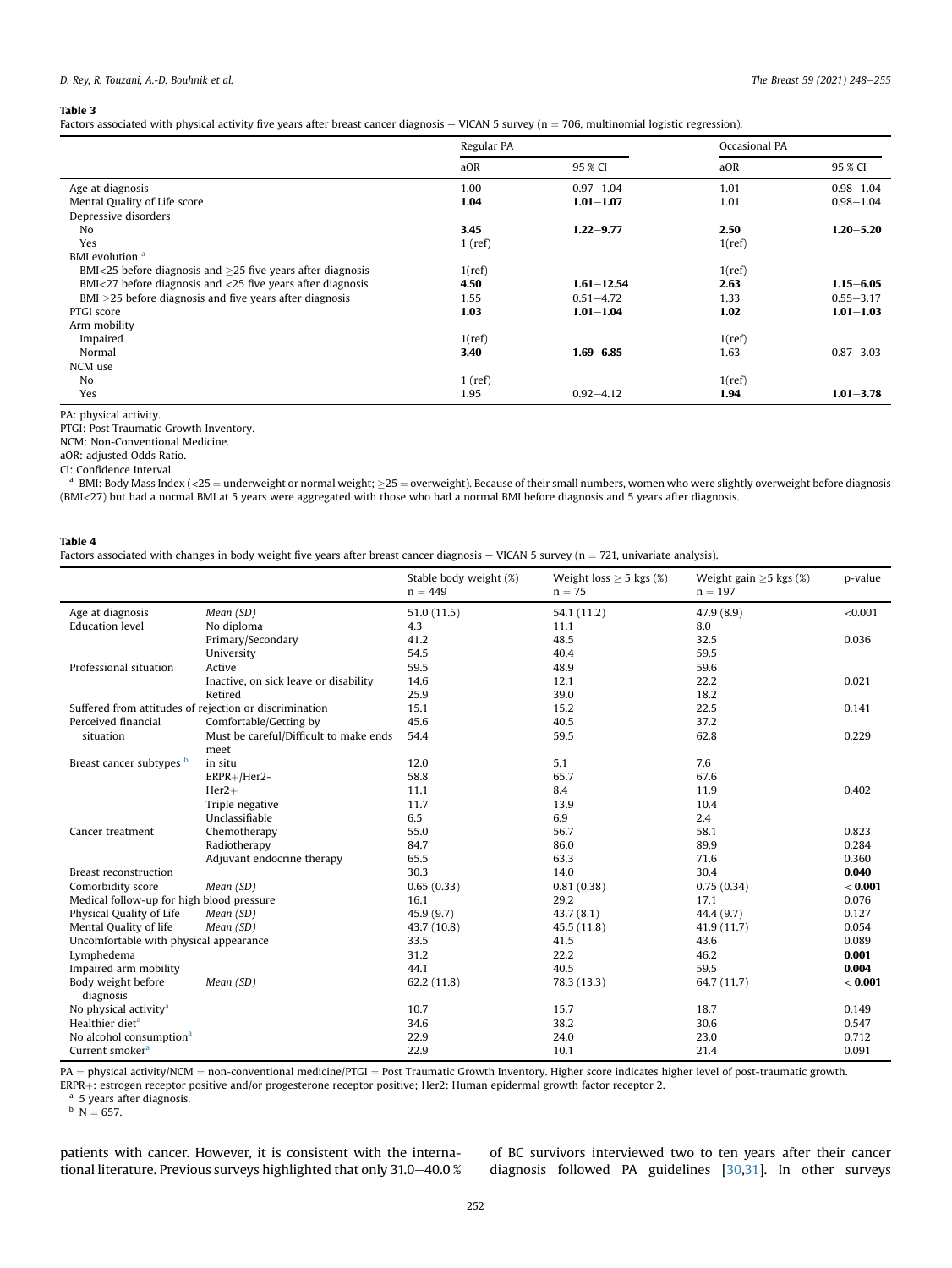## D. Rev. R. Touzani, A.-D. Bouhnik et al. The Breast 59 (2021) 248–255

#### <span id="page-5-0"></span>Table 5

Factors associated with body weight evolution in the five years after breast cancer diagnosis  $-$  VICAN 5 survey (n  $=$  721, multinomial logistic regression).

| Reference: stable body weight                      |     |      | Weight gain $\geq$ 5 kg |      | Weight loss $\geq$ 5 kg |  |
|----------------------------------------------------|-----|------|-------------------------|------|-------------------------|--|
|                                                    |     | aOR  | 95 % CI                 | aOR  | 95 % CI                 |  |
| Age at diagnosis (per one year increase)           |     | 0.97 | $0.95 - 0.99$           | 1.01 | $0.98 - 1.04$           |  |
| Adjuvant endocrine therapy                         | Yes | 1.23 | $0.80 - 1.90$           | 0.95 | $0.48 - 1.89$           |  |
|                                                    | No  |      |                         |      |                         |  |
| Body weight before diagnosis (per one kg increase) |     | 1.02 | $1.01 - 1.04$           | 1.08 | $1.05 - 1.10$           |  |
| Lymphedema                                         | No  |      |                         |      |                         |  |
|                                                    | Yes | 1.61 | $1.06 - 2.44$           | 0.52 | $0.25 - 1.10$           |  |

aOR: adjusted Odds Ratio.

CI: Confidence Interval.

objectively measuring PA, long-term adherence by women with BC to current recommendations was even lower, from 9.0 to 16.0 % [[32](#page-7-5),[33](#page-7-6)]. Some studies have highlighted that although adherence to PA recommendations by women with BC was low, it was similar to adherence observed in women with no cancer history [\[34\]](#page-7-7). However, in the present study, compared with the pre-diagnosis situation, over half of our study sample had decreased or completely stopped PA five years later. No PA was strongly associated with depressive disorders in our study, while women who reported regular PA had higher mental QoL scores than others. These results reflect those from other surveys which identified mental health difficulties as barriers to adopting and maintaining PA over time in cancer survivors [[35](#page-7-8)[,36\]](#page-7-9). Conversely, a positive psychological change after the traumatic experience of cancer diagnosis seemed to facilitate long-term adherence to PA in our study. The average PTGI in our sample (mean  $=$  57.4) was comparable with that observed in studies on BC survivors in the USA (mean  $= 64.1$ ) [\[37\]](#page-7-10) and in France (mean  $=$  59.9) [[38](#page-7-11)]. We found a strong association between PA and higher levels of post-traumatic growth, echoing findings for long-term disease-free Italian cancer survivors, irre-spective of cancer site [[39](#page-7-12)]. Although some results in the literature have suggested that PA may lead to better adaptation to cancer experience  $[40]$ , in our study, we were not able to determine whether PA by itself improved post-traumatic growth, or whether those who experienced higher post-traumatic growth were already more likely to exercise regularly. Indeed, while some items in the PTGI reflect a will to change things in life (e.g., 'I am more likely to try to change things which need to be changed'), others reflect the consequences of such changes (e.g., 'I discovered that I am stronger than I thought I was').

Healthy BW five years after cancer diagnosis and stable or decreased BMI over time were also related to PA. Overweightness and obesity have been associated with infrequent PA in the context of cancer prevention and among cancer survivors [\[33\]](#page-7-6). In our study sample of women with BC, regular PA was associated with normal arm mobility, and occasional PA with NCM use. Impaired arm mobility appears to be a major barrier to regular PA in the BC population. This may be linked to fear of worsening pain and lymphedema symptoms, although adapted exercises do exist which can help reduce pain and improve arm mobility [[6](#page-6-5)]. Such exercises need to be implemented early to maximize their benefit [[41\]](#page-7-14). Five years after diagnosis, impaired arm mobility and limitations in performing everyday activities were still present in over half the women who reported occasional PA practice, suggesting insufficient rehabilitation interventions after cancer treatment. For these women, NCM may be an answer to the failure of conventional management of sequelae and serve as a complementary means of coping with impaired health [\[42\]](#page-7-15). The positive impact of NCM has previously been described, especially on nausea, pain, fatigue, upper limb functional mobility, anger and anxiety [\[6\]](#page-6-5). Moreover, our results are consistent with other studies which highlighted

associations between post-traumatic growth following cancer and complementary medicine [\[43\]](#page-7-16). Finally, unlike other studies, we did not find any association between PA behavior and breast cancer treatment history [\[33\]](#page-7-6), the presence of comorbidities [[32](#page-7-5)], or low socioeconomic status [[44](#page-7-17)].

# 4.2. Body weight evolution

In our study sample, 41.6 % of women were overweight five years after cancer diagnosis, while 27.4 % reported at least a 5 kg weight gain compared with their pre-diagnosis BW. Weight gain is a common problem in the literature for many cancer survivors. According to a review conducted by Vance et al.  $[45]$ , 50-96 % of women experience weight gain during breast cancer treatment, many reporting progressive weight gain in the months and years following diagnosis. Our results highlighted that younger survivors and women with a higher BW before diagnosis were more likely to have gained weight five years later. This echoes findings in other surveys [\[46,](#page-7-19)[47\]](#page-7-20). We also found a significant association between weight gain and lymphedema. This too is in line with previous studies; one showed an association between weight gain and pain over long-term survivorship in a large sample of BC survivors [\[48\]](#page-7-21), and the other an association between weight gain and physical functional limitations two years after BC diagnosis [[49\]](#page-7-22). Weight gain was not associated with PA, although lymphedema and its functional limitations may be considered real barriers to PA. Finally, unlike other studies, we did not find any association between weight gain and chemotherapy [\[50\]](#page-7-23). Two possible reasons for this are that our study sample of BC survivors (with no cancer recurrence or progression) was quite homogeneous in terms of care, and because the study took place five years after diagnosis, a relatively long time after the end of chemotherapy. Neither was weight gain associated with adjuvant endocrine therapy, such as in previous studies [[50](#page-7-23)].

Only 10.4 % of our study sample had weight loss of at least 5 kg. Considering that women with progressive diseases were excluded from our analysis, this substantial loss was probably related to voluntary restrictive diets that mostly occurred in women who were overweight at cancer diagnosis. This hypothesis reflects another from a different French survey which suggested that restrictive diets aimed at weight loss are widely practiced by cancer survivors, especially by women with BC [[51\]](#page-7-24). However, unlike other studies, we did not find any association between weight loss and PA [[52](#page-7-25)].

## 4.3. Strengths and limitations

We chose to separately study changes in weight and PA, as it would have been difficult to take into account all the associations between specific health behaviours, weight change and PA in a single analysis. Moreover, we focused on cancer-related associated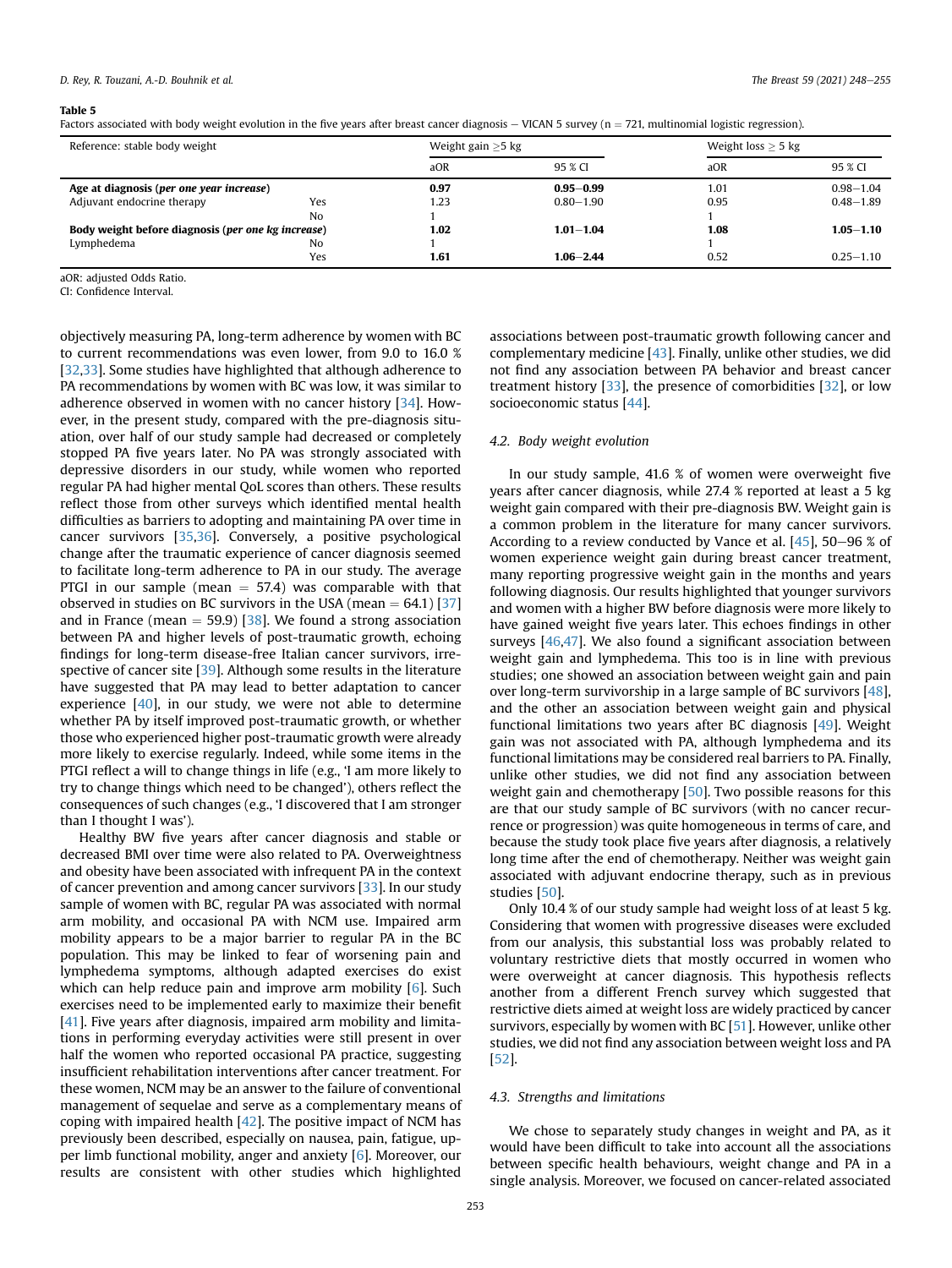factors, even though the health component alone is insufficient to obtain an in-depth understanding of the complexity of these two phenomena, as they are also underpinned by social, political, and cultural factors [\[53,](#page-7-26)[54\]](#page-7-27). The major strength of our study was its national representativeness. Moreover, our analyses were performed using detailed and reliable data from three sources of data (patient-reported outcomes, medical records and medicoadministrative databases). Both VICAN surveys share the general limitations of any approach using self-reported data from questionnaires. Elsewhere, over-reporting was shown in women with BC who self-reported PA frequency [\[55\]](#page-7-28). Moreover, eligibility in the survey was restricted to patients able to answer a phone questionnaire in French and we had no information about ethnicity of the participants. In addition, the CATI-based data collection may have introduced social desirability bias resulting in an underestimation of respondents' weight gain and an overestimation of their PA frequency.

## 5. Conclusion

PA improves overall prognosis in long-term BC survivors, even in those insufficiently active pre-diagnosis [[3](#page-6-2)]. Survivorship guidelines all insist on the importance of encouraging PA in all women after BC diagnosis. PA should be personalized and adapted to co-morbidities, clinical status, physical abilities, and patient preferences. Our results highlight the strong association between long-term (5 years) adherence to PA and both mental health wellbeing and the lack of impairment in arm mobility in French BC survivors. The systematic detection and management of depressive disorders, education about the importance of healthy BW, and adapted sequelae management, are all essential from the beginning of patient care and should be continued during long-term followup to help BC survivors engage in and maintain a healthy lifestyle.

# Ethical approval

The methodology was approved by the following three national ethics commissions: the CCTIRS (Advisory Committee on the Processing of Information in the Field of Health Research, registration number 11-143), the ISP (Institute of Public Health, registration number C11-63), and the CNIL (French Commission on Individual Data Protection and Public Liberties, registration number 911290).

# Declaration of competing interest

None.

# Acknowledgments

This study was funded by The National Institute of Cancer (INCa), "Contrat de recherche et développement no 05-2011".

## References

- <span id="page-6-0"></span>[1] Defossez G, Le Guyader-Peyrou S, Uhry Z, Grosclaude P, Colonna M, Dantony E, et al. National estimations of cancer incidence and mortality in Metropolitan France between 1990 and 2018 [in French]. In: Tumeurs solides. Saintmaurice (fra) : santé publique France, vol. 1; 2019. p. 372. [https://www.e](https://www.e-cancer.fr/)[cancer.fr/.](https://www.e-cancer.fr/)
- <span id="page-6-1"></span>[2] Sancho-Garnier H, Colonna M. Breast cancer epidemiology [in French]. Presse Med 2019;48:1076–84. [https://doi.org/10.1016/j.lpm.2019.09.022.](https://doi.org/10.1016/j.lpm.2019.09.022)<br>[3] Spei ME, Samoli E, Bravi F, La Vecchia C, Bamia C, Benetou V. Physical activity
- <span id="page-6-2"></span>in breast cancer survivors: a systematic review and meta-analysis on overall and breast cancer survival. Breast 2019;44:144-52. [https://doi.org/10.1016/](https://doi.org/10.1016/j.breast.2019.02.001) [j.breast.2019.02.001](https://doi.org/10.1016/j.breast.2019.02.001).
- <span id="page-6-3"></span>[4] Lahart IM, Metsios GS, Nevill AM, Carmichael AR. Physical activity, risk of death and recurrence in breast cancer survivors: a systematic review and meta-analysis of epidemiological studies. Acta Oncol 2015;54(5):635-54.

[https://doi.org/10.3109/0284186X.2014.998275.](https://doi.org/10.3109/0284186X.2014.998275) May.

- <span id="page-6-4"></span>[5] Dennett AM, Peiris CL, Shields N, Prendergast LA, Taylor NF. Moderate-intensity exercise reduces fatigue and improves mobility in cancer survivors: a systematic review and meta-regression. J Physiother 2016;62(2):68-82. [https://doi.org/10.1016/j.jphys.2016.02.012.](https://doi.org/10.1016/j.jphys.2016.02.012) Apr.
- <span id="page-6-5"></span>[6] Olsson Möller U, Beck I, Rydén L, Malmström M. A comprehensive approach to rehabilitation interventions following breast cancer treatment - a systematic review of systematic reviews. BMC Canc 2019;19(1):472. [https://doi.org/](https://doi.org/10.1186/s12885-019-5648-7) [10.1186/s12885-019-5648-7](https://doi.org/10.1186/s12885-019-5648-7). May 20.
- <span id="page-6-6"></span>[7] [Orlandella FM, De Stefano AE, Iervolino PLC, Buono P, Soricelli A, Salvatore G.](http://refhub.elsevier.com/S0960-9776(21)00419-7/sref7) [Dissecting the molecular pathways involved in the effects of physical activity](http://refhub.elsevier.com/S0960-9776(21)00419-7/sref7) [on breast cancers cells: a narrative review. Life Sci 2021;265:118790](http://refhub.elsevier.com/S0960-9776(21)00419-7/sref7).
- <span id="page-6-7"></span>[8] [Karavasiloglou N, Pestoni G, Wanner M, Faeh D, Rohrmann S. Healthy lifestyle](http://refhub.elsevier.com/S0960-9776(21)00419-7/sref8) [is inversely associated with mortality in cancer survivors: results from the](http://refhub.elsevier.com/S0960-9776(21)00419-7/sref8) [Third National Health and Nutrition Examination Survey \(NHANES III\). June 26](http://refhub.elsevier.com/S0960-9776(21)00419-7/sref8) [PloS One 2019. doi.org/10.1371/journal.pone.0218048](http://refhub.elsevier.com/S0960-9776(21)00419-7/sref8).
- <span id="page-6-8"></span>[9] Kroenke CH, Chen WY, Rosner B, Holmes MD. Weight, weight gain, and survival after breast cancer diagnosis. J Clin Oncol 2005;23:1370-8. [https://](https://doi.org/10.1200/JCO.2005.01.079) [doi.org/10.1200/JCO.2005.01.079.](https://doi.org/10.1200/JCO.2005.01.079)
- <span id="page-6-9"></span>[10] Cho H, Mariotto AB, Mann BS, Klabunde CN, Feuer EJ. Assessing non-cancerrelated health status of US cancer patients: other cause survival and comorbidity prevalence. Am J Epidemiol 2013;178:339-49. [https://doi.org/10.1093/](https://doi.org/10.1093/aje/kws580) [aje/kws580.](https://doi.org/10.1093/aje/kws580)
- <span id="page-6-10"></span>[11] Druesne-Pecollo N, Touvier M, Barrandon E, Chan DSM, Norat T, Zelek L, et al. Excess body weight and second primary cancer risk after breast cancer: a systematic review and meta-analysis of prospective studies. Breast Canc Res Treat 2012;135(3):647-54. [https://doi.org/10.1007/s10549-012-2187-1.](https://doi.org/10.1007/s10549-012-2187-1) Oct.
- <span id="page-6-11"></span>[12] Playdon MC, Bracken MB, Sanft TB, Ligibel JA, Harrigan M, Irwin ML. Weight gain after breast cancer diagnosis and all-cause mortality: systematic review and meta-analysis. J Natl Cancer Inst 2015;107. [https://doi.org/10.1093/jnci/](https://doi.org/10.1093/jnci/djv275) div275. div 275.
- <span id="page-6-12"></span>[13] World cancer research fund (WCRF) & American institute for cancer research (AICR). Diet, nutrition, physical activity, and breast cancer survivors. Washington DC: American Institute for Cancer Research; 2014. Available from: [www.who.int/cancer/detection/breastcancer/en/index.html.](http://www.who.int/cancer/detection/breastcancer/en/index.html)
- <span id="page-6-13"></span>[14] Haute Autorité de Santé (HAS). Prescription d'activité physique et sportive. Cancers : sein, colorectal, prostate. Saint-Denis La Plaine: HAS; 2019. [https://](https://www.has-sante.fr/upload/docs/application/pdf/2019-07/app_247_ref_aps_cancers_cd_vf.pdf) [www.has-sante.fr/upload/docs/application/pdf/2019-07/app\\_247\\_ref\\_aps\\_](https://www.has-sante.fr/upload/docs/application/pdf/2019-07/app_247_ref_aps_cancers_cd_vf.pdf) [cancers\\_cd\\_vf.pdf](https://www.has-sante.fr/upload/docs/application/pdf/2019-07/app_247_ref_aps_cancers_cd_vf.pdf).
- <span id="page-6-14"></span>[15] Kushi LH, Doyle C, McCullough M, Rock CL, Demark-Wahnefried W, Bandera EV, et al. American Cancer Society Guidelines on nutrition and physical activity for cancer prevention: reducing the risk of cancer with healthy food choices and physical activity. CA Cancer J Clin 2012;62:30-67. [https://doi.org/10.3322/caac.20140.](https://doi.org/10.3322/caac.20140)
- <span id="page-6-15"></span>[16] Tollosa DN, Tavener M, Hure A, James EL. Adherence to multiple health behaviors in cancer survivors: a systematic review and meta-analysis. J Cancer Surviv 2019;13(3):327-43. [https://doi.org/10.1007/s11764-019-00754-0.](https://doi.org/10.1007/s11764-019-00754-0)
- <span id="page-6-16"></span>[17] Bidstrup PE, Dalton SO, Christensen J, Tjonneland A, Larsen SB, Karlsen R, Brewster A, et al. Changes in body mass index and alcohol and tobacco consumption among breast cancer survivors and cancer-free women: a prospective study in the Danish Diet, Cancer and Health Cohort. Acta Oncol 2013;52(2):327-35. [https://doi.org/10.3109/0284186X.2012.746466.](https://doi.org/10.3109/0284186X.2012.746466) 2013.
- <span id="page-6-17"></span>[18] Tuppin P, de Roquefeuil L, Weill A, Ricordeau P, Merliere Y. French national health insurance information system and the permanent beneficiaries' sample. Rev Epidemiol Sante Publique 2010;58(4):286-90. [https://doi.org/](https://doi.org/10.1016/j.respe.2010.04.005) [10.1016/j.respe.2010.04.005](https://doi.org/10.1016/j.respe.2010.04.005). Aug.
- <span id="page-6-18"></span>[19] Bouhnik A-D, Bendiane M-K, Cortaredona S, Sagaon Teyssier L, Rey D, Berenger C, et al. The labour market, psychosocial outcomes and health conditions in cancer survivors: protocol for a nationwide longitudinal survey 2 and 5 years after cancer diagnosis (the VICAN survey). BMJ Open 2015;5(3): e005971. [https://doi.org/10.1136/bmjopen-2014-005971.](https://doi.org/10.1136/bmjopen-2014-005971) Mar 24.
- <span id="page-6-19"></span>[20] [Irwin ML, McTiernan A, Baumgartner RN, Baumgartner KB, Berstein L,](http://refhub.elsevier.com/S0960-9776(21)00419-7/sref20) [Gilliland FD, et al. Changes in body fat and weight after a breast cancer](http://refhub.elsevier.com/S0960-9776(21)00419-7/sref20) diagnosis: infl[uence of demographic, prognostic and lifestyle factors. J Clin](http://refhub.elsevier.com/S0960-9776(21)00419-7/sref20) [Oncol 2005;23\(4\):774](http://refhub.elsevier.com/S0960-9776(21)00419-7/sref20)-[82](http://refhub.elsevier.com/S0960-9776(21)00419-7/sref20).
- <span id="page-6-20"></span>[21] [Ee C, Cave AE, Naidoo D, Bilinski K, Boyages J. Weight before and after a](http://refhub.elsevier.com/S0960-9776(21)00419-7/sref21) [diagnosis of breast cancer or ductal carcinoma in situ: a national Australian](http://refhub.elsevier.com/S0960-9776(21)00419-7/sref21) [survey. BMC Canc 2020;20:113. org/10.1186/s12885-020-6566-4](http://refhub.elsevier.com/S0960-9776(21)00419-7/sref21).
- <span id="page-6-21"></span>[22] [Burdine JN, Felix MR, Abel AL, Wiltraut CJ, Musselman YJ. The SF-12 as a](http://refhub.elsevier.com/S0960-9776(21)00419-7/sref22) [population health measure: an exploratory examination of potential for](http://refhub.elsevier.com/S0960-9776(21)00419-7/sref22) application. Health Serv Res  $2000;35:885-904$ .
- <span id="page-6-22"></span>[23] Groenvold M, Klee MC, Sprangers MA, Aaronson NK. Validation of the EORTC QLQ-C30 quality of life questionnaire through combined qualitative and quantitative assessment of patient-observer agreement. J Clin Epidemiol 1997;50:441-50. [https://doi.org/10.1016/s0895-4356\(96\)00428-3](https://doi.org/10.1016/s0895-4356(96)00428-3).
- <span id="page-6-23"></span>[24] Storey DJ, Waters RA, Hibberd CJ, Rush RW, Cargill AT, Wall LR, et al. Clinically relevant fatigue in cancer outpatients: the Edinburgh Cancer Centre symptom study. Ann Oncol 2007;18(11):1861-9. [https://doi.org/10.1093/annonc/](https://doi.org/10.1093/annonc/mdm349) [mdm349](https://doi.org/10.1093/annonc/mdm349).
- <span id="page-6-24"></span>[25] Zigmond AS, Snaith RP. The hospital anxiety and depression scale. Acta Psy-<br>chiatr Scand 1983;67(6):361–70. https://doi.org/10.1111/j.1600chiatr Scand 1983;67(6):361-70. [https://doi.org/10.1111/j.1600-](https://doi.org/10.1111/j.1600-0447.1983.tb09716.x) [0447.1983.tb09716.x.](https://doi.org/10.1111/j.1600-0447.1983.tb09716.x)
- <span id="page-6-25"></span>[26] Bouhassira D, Attal N, Alchaar H, Boureau F, Brochet B, Bruxelle J, et al. Comparison of pain syndromes associated with nervous or somatic lesions and development of a new neuropathic pain diagnostic questionnaire 75.